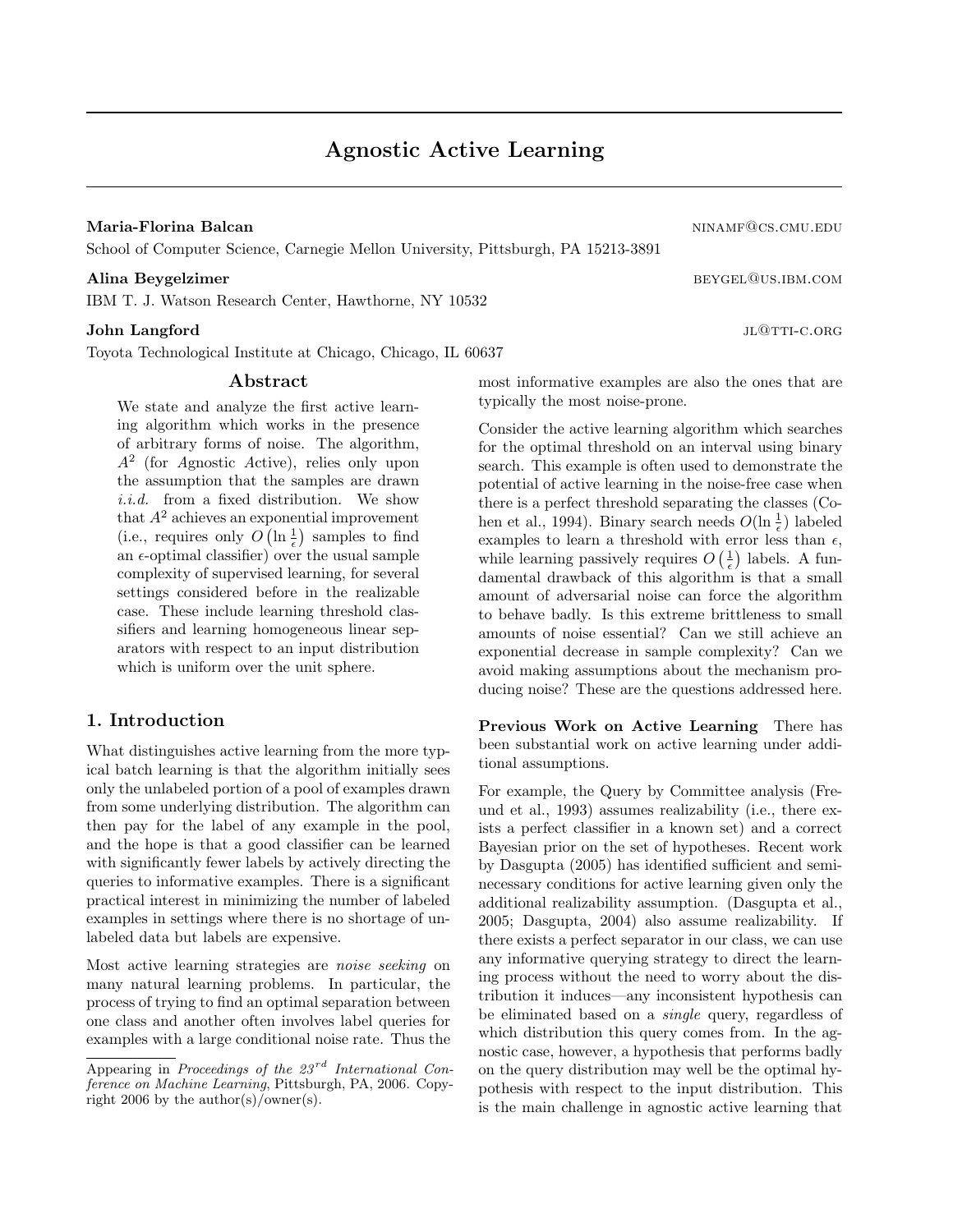is not present in the non-agnostic case.

Burnashev and Zigangirov (1974) allow noise, but require a correct Bayesian prior on threshold functions. Other assumptions include specific noise models. For example, Castro et al. (2005) have analyzed active learning in a setting with a constant noise rate everywhere.

The membership-query setting (Angluin, 1998; Angluin, 2001; Bshouty & Eiron, 2002; Jackson, 1997) is similar to active learning considered here except that no unlabeled data is given. Instead, the learning algorithm is allowed to query examples of its own choice. This is problematic in several applications because natural oracles, such as hired humans, have difficulty labeling synthetic examples (Baum & Lang, 1992). Ulam's Problem (quoted in (Czyzowicz et al., 1989)), where the goal is find a distinguished element in a set by asking subset membership queries, is also related. The quantity of interest is the smallest number of such queries required to find the element, given a bound on the number of queries that can be answered incorrectly. But both types of results do not apply here since an active learning strategy can only buy labels of the examples it observes. For example, a membership query algorithm can be used to quickly find a separating hyperplane in a high-dimensional space. An active learning algorithm can not do so when the data distribution does not support queries close to the decision boundary.

When Active Learning Can Help It is important to keep in mind that the speedups achievable with active learning depend on the match between the distribution over example-label pairs and the hypothesis class, and therefore on the target hypothesis in the class. There are simple examples where active learning does not help at all, even if there is no noise (see, for example, (Dasgupta, 2005)). Obviously, all such lower bounds apply in our setting as well.

It is also important to note that we cannot hope to achieve speedups when the noise rate  $\eta$  is large, due to a lower bound of  $\Omega(\frac{\eta^2}{\epsilon^2})$  $\frac{\eta}{\epsilon^2}$  on the sample complexity of any active learner (Kaariainen, 2005).

Summary of Results In section 3, we present an Agnostic Active learning algorithm,  $A^2$ . The only assumption we rely upon is that samples are drawn  $i.i.d.$ from some underlying distribution. In particular, we make no assumptions about the mechanism producing noise (e.g., class/target misfit, fundamental randomization, adversarial situations). As far as we know, this is the first result of this form.

Section 3.1 proves that  $A^2$  is correct, and section 3.2 shows that  $A^2$  is never harmful, i.e., it never requires significantly more samples than batch learning. Section 4 shows the potential of  $A^2$  by establishing exponential speedups in several settings previously analyzed without noise. In particular, we show that we can achieve exponential speedups for the simple case of learning threshold functions; the result holds for arbitrary distributions provided that the noise rate is sufficiently small with respect to the desired error  $\epsilon$ . We also show that our algorithm achieves an exponential improvement if the hypothesis class consists of homogeneous (through the origin) linear separators and the data is distributed uniformly over the unit sphere in  $\mathbb{R}^d$ . The last example has been the most encouraging theoretical result so far in the realizable case (Dasgupta et al., 2005). The  $A^2$  analysis also achieves an almost contradictory property: for some sets of classifiers, we can choose an  $\epsilon$ -optimal classifier with fewer samples than are needed to estimate the error rate of the chosen classifier with precision  $\epsilon$ .

## 2. Preliminaries

Let X be an instance space and  $Y = \{-1, 1\}$  be the set of possible labels. Let  $H$  be the hypothesis class, a set of functions mapping from  $X$  to  $Y$ . We assume there is a distribution  $D$  over instances in  $X$ , and that the instances are labeled by a possibly randomized oracle O. The error rate of a hypothesis h with respect to a distribution P over  $X \times Y$  is defined as  $\text{err}_P(h) =$  $\mathbf{Pr}_{x,y\sim P}[h(x) \neq y]$ . Let  $\eta = \min_{h \in H}(\text{err}_{D,O}(h))$  denote the minimum error rate of any hypothesis in  $H$  with respect to the distribution  $(D, O)$  induced by D and the labeling oracle  $O$ . The goal is to find a hypothesis  $h \in H$  with  $\text{err}_{D,O}(h)$  within  $\epsilon$  of  $\eta$ , where  $\epsilon$  is some target error.

The algorithm  $A^2$  relies on a subroutine, which computes a lower bound  $LB(S, h, \delta)$  and an upper bound  $UB(S, h, \delta)$  on the true error rate  $err<sub>P</sub>(h)$  of h by using a sample  $S$  of examples drawn *i.i.d.* from  $P$ . Each of these bounds must hold for all  $h$  simultaneously with probability at least  $1 - \delta$ . The subroutine is formally defined below.

**Definition 1** A subroutine for computing  $LB(S, h, \delta)$ and  $UB(S, h, \delta)$  is said to be legal if for all distributions P over  $X \times Y$ , and for all  $m \in \mathbb{N}$ ,

$$
LB(S, h, \delta) \le \exp(h) \le UB(S, h, \delta)
$$

holds for all  $h \in H$  simultaneously, with probability  $1 - \delta$  over the draw of S according to  $P^m$ .

Examples of such subroutines are the VC bound (Vap-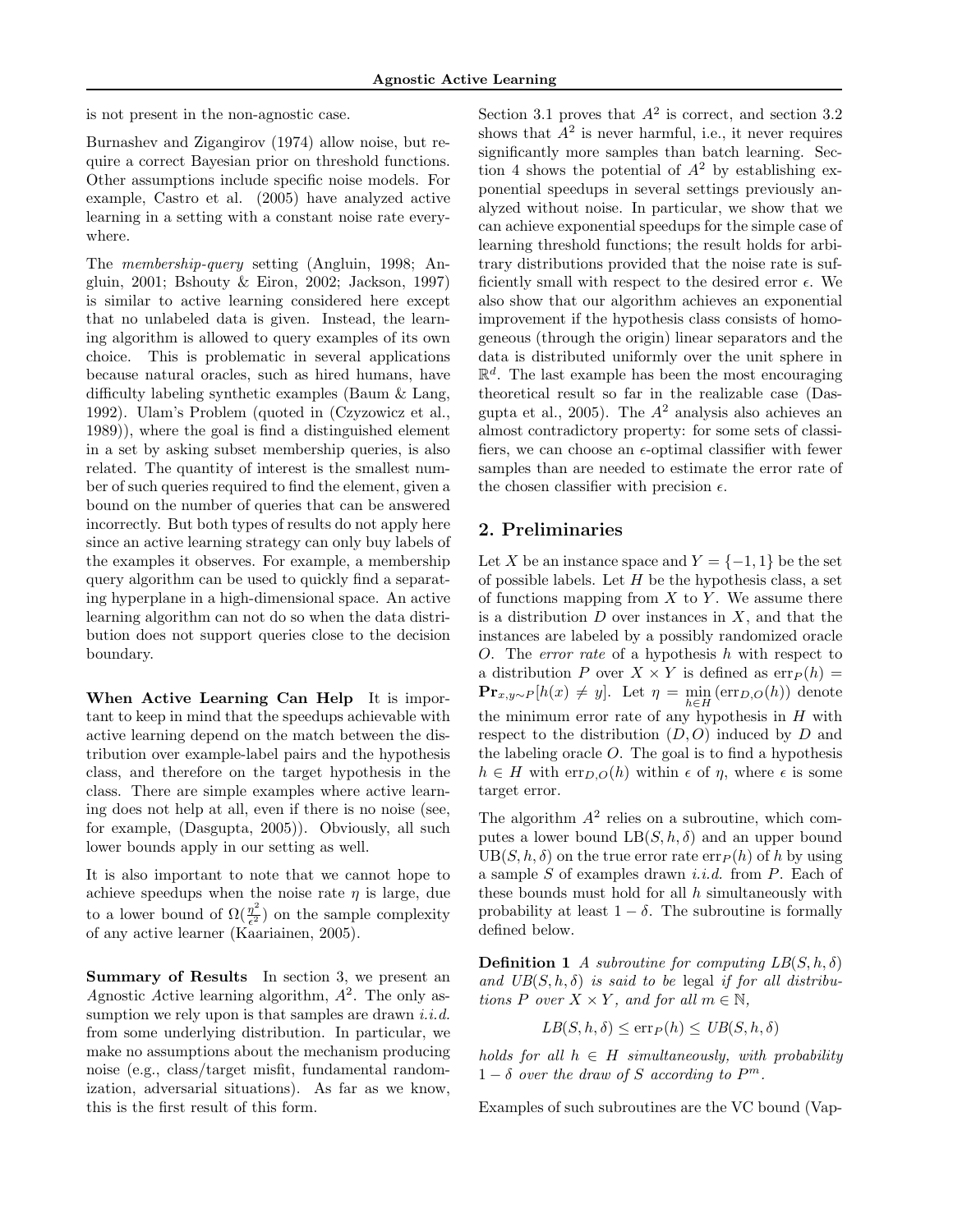nik & Chervonenkis, 1971) and the Occam Razor bound (Blumer et al., 1987).

# 3. The  $A^2$  Agnostic Active Learner

At a high level,  $A^2$  can be viewed as a robust version of the selective sampling algorithm of Cohen et al. (1994). Selective sampling is a sequential process that keeps track of two spaces—the current version space  $H_i$ , defined as the set of hypotheses in  $H$  consistent with all labels revealed so far, and the current region *of uncertainty*  $R_i$ , defined as the set of all  $x \in X$ , for which there exists a pair of hypotheses in  $H_i$  that disagrees on  $x$ . In round  $i$ , the algorithm picks a random unlabeled example from  $R_i$  and queries it, eliminating all hypotheses in  $H_i$  inconsistent with the received label. The algorithm then eliminates those  $x \in R_i$ on which all surviving hypotheses agree, and recurses. This process fundamentally relies on the assumption that there exists a consistent hypothesis in  $H$ . In the agnostic case, we cannot eliminate a hypothesis based on its disagreement with a single example. We need to be more conservative, or we risk eliminating best hypotheses in the class.

A formal specification of  $A^2$  is given in Algorithm 1. Let  $H_i$  be the set of hypotheses still under consideration by  $A^2$  in round *i*. If all hypotheses in  $H_i$ agree on some region of the instance space, this region can be safely eliminated. To help us keep track of progress in decreasing the region of uncertainty, define DISAGREE<sub>D</sub> $(H_i)$  as the probability that there exists a pair of hypotheses in  $H_i$  that disagrees on a random example drawn from D:

DISAGREED $(H_i) = \mathbf{Pr}_{x \sim D}[\exists h_1, h_2 \in G : h_1(x) \neq h_2(x)].$ 

Hence  $Disپ $D_{\text{ISAGEE}_D}(H_i)$  is the volume of the current$ region of uncertainty with respect to D.

Let  $D_i$  be the distribution D restricted to the current region of uncertainty. Formally,  $D_i = D(x | \exists h_1, h_2 \in$  $H_i: h_1(x) \neq h_2(x)$ . In round i,  $A^2$  samples a set of examples  $S_i$  from  $D_i, O$ , and uses it to compute upper and lower bounds for all hypotheses in  $H_i$ . It then eliminates all hypotheses whose lower bound is greater than the minimum upper bound. Figure 3.1 shows the algorithm in action for the case when the data lie in the  $[0, 1]$  interval on the real line, and H is the set of thresholding functions. The horizontal axis denotes both the instance space and the hypothesis space, superimposed. The vertical axis shows the error rates. Round *i* completes when  $S_i$  is large enough to eliminate at least half of the current region of uncertainty. Since we eliminate only those examples on which the surviving hypotheses agree, an optimal hypothesis in

 $H_i$  with respect to  $D_i$  remains an optimal hypothesis in  $H_{i+1}$  with respect to  $D_{i+1}$ . Since each round i cuts DISAGREE $_D(H_i)$  down by half, the number of rounds is bounded by  $\log \frac{1}{\epsilon}$ . Sections 4 gives examples of distributions and hypothesis classes for which  $A<sup>2</sup>$  requires only a small number of labeled examples to transition between rounds, yielding an exponential improvement in sample complexity.

When evaluating bounds during the course of Algorithm 1, we choose a schedule of  $\delta$  according to the following rule: we evaluate bound  $k$  with confidence  $\delta_k = \frac{\delta}{k(k+1)}$ , for  $k \geq 1$ .

**Algorithm 1**  $A^2$  (allowed error rate  $\epsilon$ , sampling oracle for  $D$ , labeling oracle  $O$ , hypothesis class  $H$ )

Set  $i = 1$ ,  $D_i = D$ ,  $H_i = H$ ,  $S_i = \emptyset$ , and  $k = 1$ .

while  $\text{DISAGREE}_D(H_i)(\min_{h \in H_i} \text{UB}(S_i, h, \delta_k)$  –  $\min_{h \in H_i} \text{LB}(S_i, h, \delta_k)) > \epsilon$ 

1. set  $S_i = \emptyset$ ,  $H'_i = H_i$ ,  $k \leftarrow k + 1$ .

- 2. while  $\text{DisagREE}_D(H_i') \geq \frac{1}{2} \text{DisagREE}_D(H_i)$ 
	- (a) if DISAGREE<sub>D</sub> $(H_i')$ ( $\min_{h \in H_i'}$ UB $(S_i, h, \delta_k)$   $\min_{h \in H_i'} \text{LB}(S_i, h, \delta_k)) \leq \epsilon$

(b) return 
$$
h = \underset{h \in H_i'}{\text{argmin}} \text{UB}(S_i, h, \delta_k)
$$
.

- (c) else
	- i.  $S_i' =$  Rejection sample  $2|S_i| + 1$  samples  $x$  from  $D$  satisfying:

$$
\exists h_1, h_2 \in H_i : h_1(x) \neq h_2(x)
$$

ii. 
$$
S_i \leftarrow S_i \cup \{(x, O(x)) : x \in S'_i\}; k \leftarrow k+1;
$$
  
\niii.  $H'_i = \{h \in H_i : \text{LB}(S_i, h, \delta_k, ) \le \min_{h' \in H_i} \text{UB}(S_i, h', \delta_k)\}, k \leftarrow k+1.$   
\n**end if**

end while

3.  $H_{i+1} \leftarrow H_i';$ 

 $D_{i+1} \leftarrow D_i$  conditioned on the disagreement  $\exists h_1, h_2 \in H_i : h_1(x) \neq h_2(x);$  $i \leftarrow i + 1.$ 

## end while

Return  $h = \operatorname*{argmin}_{h \in H_i} \text{UB}(S_i, h, \delta_k).$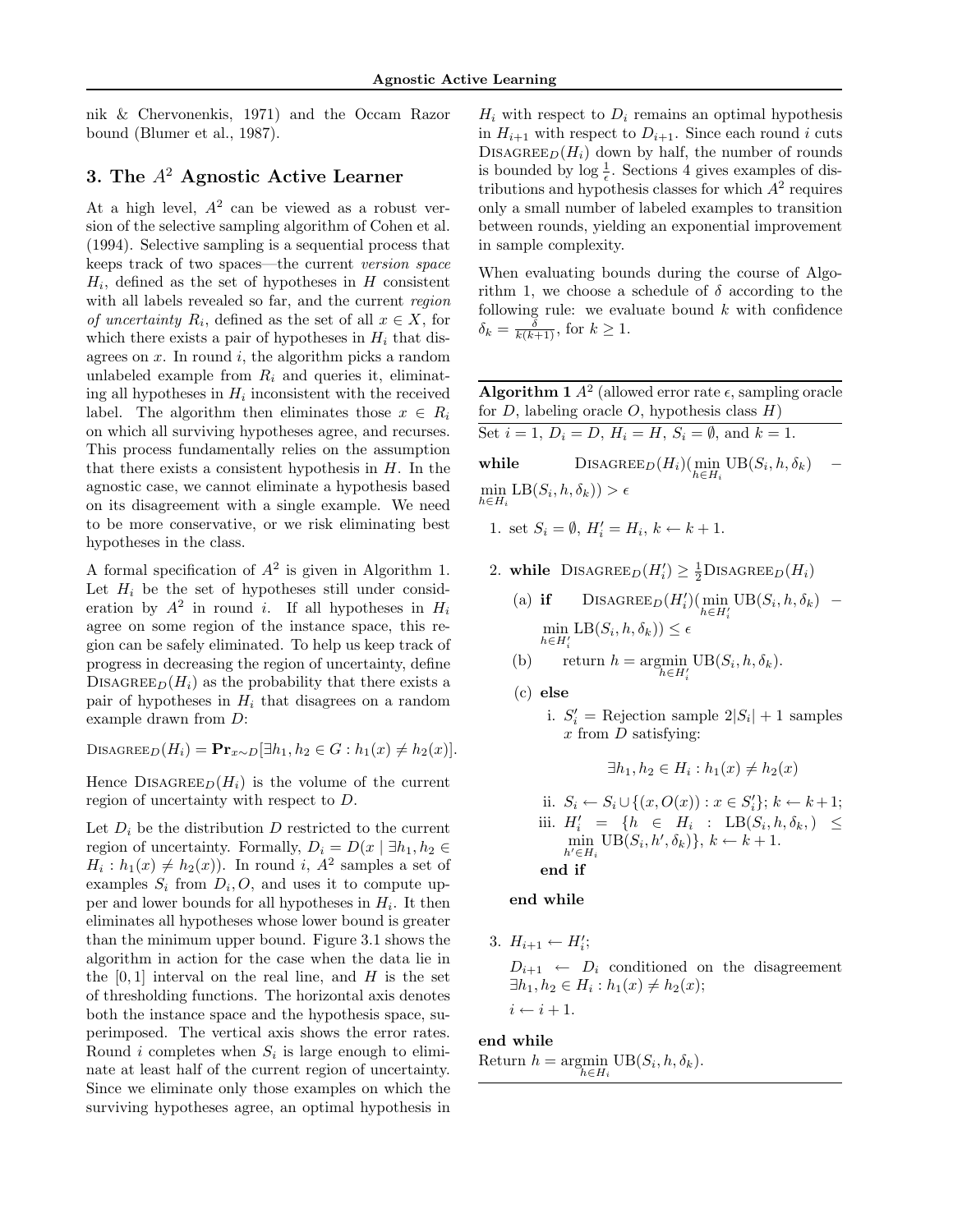

Figure 3.1.  $A^2$  in action: Sampling, Bounding, Eliminating.

## 3.1. Correctness

Theorem 3.1 (Correctness) For all H, for all  $(D, O)$ , for all valid subroutines for computing UB and LB, with probability  $1-\delta$ ,  $A^2$  returns an  $\epsilon$ -optimal hypothesis or does not terminate.

Note 1 For most "reasonable" subroutines for computing  $UB$  and  $LB$ ,  $A^2$  terminates with probability at least  $1 - \delta$ . For more discussion and a proof of this fact see Section 3.2.

**Proof:** We first prove that all bound evaluations are valid simultaneously with probability at least  $1-\delta$ , and then show that the procedure produces an  $\epsilon$ -optimal hypothesis upon termination.

To prove the first claim, notice that the samples on which each bound is evaluated are drawn  $i.i.d.$  from some distribution over  $X \times Y$ . This can be verified by noting that the distribution  $D_i$  used in round i is precisely that given by drawing  $x$  from the underlying distribution D conditioned on the disagreement  $\exists h_1, h_2 \in H_i : h_1(x) \neq h_2(x)$ , and then labeling according to the oracle  $O$ . The  $k$ -th bound evaluation fails with probability at most  $\frac{\delta}{k(k+1)}$ . By the Union bound, the probability that any bound fails is less then the sum of the probabilities of individual bound failures. This sum is bounded by  $\sum_{k=1}^{\infty} \frac{\delta}{k(k+1)} = \delta$ .

To prove the second claim, notice first that since every bound evaluation is correct, we can be certain that step  $2(c)(iii)$  never eliminates a hypothesis that has minimum error rate with respect  $D$ . Let us now introduce the following notation. For a hypothesis  $h \in H$  and  $G \subseteq H$  define:

$$
e_{D,G,O}(h) = \mathbf{Pr}_{x,y \sim D,O|\exists h_1, h_2 \in G:h_1(x) \neq h_2(x)}[h(x) \neq y],
$$
  
\n $f_{D,G,O}(h) = \mathbf{Pr}_{x,y \sim D,O|\forall h_1, h_2 \in G:h_1(x) = h_2(x)}[h(x) \neq y].$   
\nNotice that  $e_{D,G,O}(h)$  is in fact  $\text{err}_{D_G,O}(h)$ , where  $D_G$  is D conditioned on the disagreement  $\exists h_1, h_2 \in G$ :  
\n $h_1(x) \neq h_2(x)$ . Moreover, given any  $G \subseteq H$ , we can decompose the error rate of every hypothesis h into two parts as follows:

 $err_{D,O}(h) = e_{D,G,O}(h) \cdot \text{DISAGREE}_D(G) + f_{D,G,O}(h) \cdot$  $(1-\text{DISAGREE}_D(G)) = \text{err}_{D_G,O}(h) \cdot \text{DISAGREE}_D(G) +$  $f_{D,G,O}(h) \cdot (1 - \text{DISAGREE}_D(G)).$ 

Notice that the only term that varies with  $h \in G$ in the above decomposition, is  $e_{D,G,O}(h)$ . Consequently, if we want to find an  $\epsilon$ -optimal hypothesis we need only bound the error rate of  $err_{D_G,O}(h)$ . DISAGREE<sub>D</sub>(G) to precision  $\epsilon$ . But this is exactly what the negation of the main while-loop guard does, and this is also the condition we use in Step  $2(a)$ of the algorithm. In other words, upon termination we have  $\text{DISAGREE}_D(H_i)(\min_{h \in H_i} \text{UB}(S_i, h, \delta_k)$  –  $\min_{h \in H_i} \text{LB}(S_i, h, \delta_k) \leq \epsilon$ , which proves the desired result.

#### 3.2. Fallback Analysis

This section shows that  $A^2$  is never much worse than a standard batch, bound-based algorithm<sup>1</sup> in terms of the number of samples required in order to learn, assuming that UB and LB are "sane".

Define the sample complexity  $m(\varepsilon, \delta, H)$  required by a batch algorithm that uses a subroutine for computing  $LB(S, h, \delta)$  and  $UB(S, h, \delta)$  as the minimum number of samples m such that for all  $S \in X^m$ , we have  $|\text{UB}(S, h, \delta) - \text{LB}(S, h, \delta)| \leq \varepsilon$  for all  $h \in H$ .

We use the following bound on  $m(\epsilon, \delta, H)$  stated as Theorem A.1 in Appendix A:

$$
m(\epsilon, \delta, H) = \frac{64}{\epsilon^2} \left( 2V \ln \left( \frac{12}{\epsilon} \right) + \ln \left( \frac{4}{\delta} \right) \right)
$$

Here  $V$  is the VC-dimension of  $H$ . Assume that  $m(2\epsilon,\delta,H) \leq \frac{m(\epsilon,\delta,H)}{2}$  $\frac{a_1, b_2, H_1}{2}$ , and also that the function m

 ${}^{1}$ A standard example of a bound-based learning algorithm is Empirical Risk Minimization (ERM).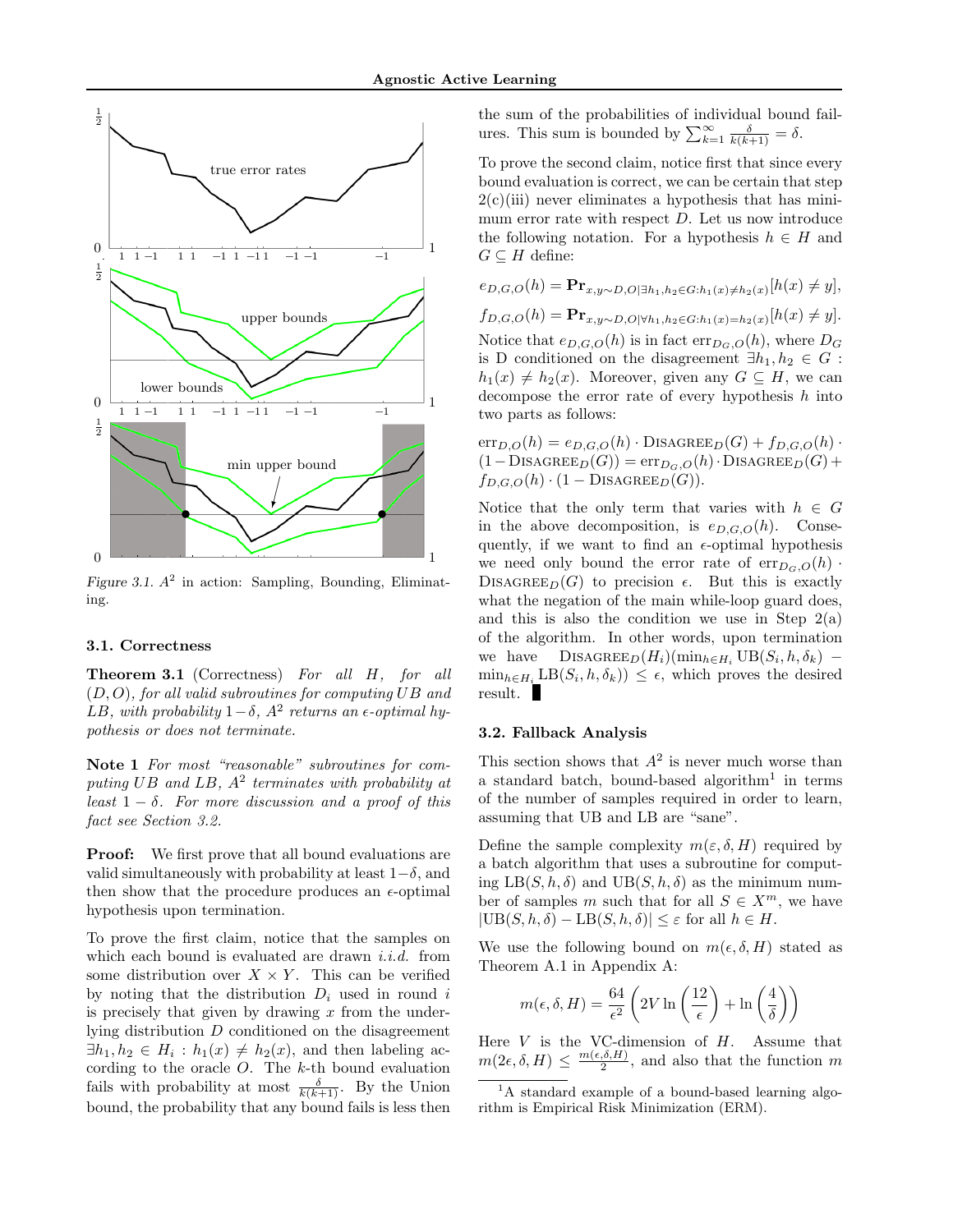is monotonically increasing in  $1/\delta$ . These conditions are satisfied by many subroutines for computing UB and LB, including those based on the VC-bound (Vapnik & Chervonenkis, 1971) and the Occam's Razor bound (Blumer et al., 1987).

**Theorem 3.2** For all H, for all  $(D, O)$ , for all UB and LB satisfying the assumption above, the algorithm  $A^2$  makes at most  $2m(\epsilon, \delta', H)$  calls to the oracle O, where  $\delta' = \frac{\delta}{N(\epsilon, \delta, H)(N(\epsilon, \delta, H)+1)}$  and  $N(\epsilon, \delta, H)$  satisfies:  $N(\epsilon, \delta, H) \geq \ln \frac{1}{\epsilon} \ln m(\epsilon, \frac{\delta}{N(\epsilon, \delta, H)(N(\epsilon, \delta, H)+1)}, H)$ . Here  $m(\epsilon, \delta, H)$  is the sample complexity of UB and LB.

**Proof:** Let  $\delta_k = \frac{\delta}{k(k+1)}$  be the confidence parameter used in the k-th application of the subroutine for computing UB and LB. We will determine an upper bound  $N(\epsilon, \delta, H)$  on the number of bound evaluations throughout the life of the algorithm. This will imply that the confidence parameter  $\delta_k$  will always be greater than  $\delta' = \frac{\delta}{N(\epsilon, \delta, H)(N(\epsilon, \delta, H)+1)}$ .

Consider  $i = 1$ . If condition 2 of Algorithm  $A^2$  is repeatedly satisfied then after labeling  $m(\epsilon, \delta', H)$  examples from  $D_1$  we have that, uniformly, for all hypotheses  $h \in H_1$ ,  $|\text{UB}(S_1, h, \delta') - \text{LB}(S_1, h, \delta')| \leq \epsilon$ . Note that in these conditions we safely halt. Notice also that the number of bound evaluations during this process is at most  $\ln m(\epsilon, \delta', H)$ .

On the other hand, if loop  $(2)$  ever completes and i increases, then it is enough to have uniformly for all  $h \in H_2, |\text{UB}(S_2, h, \delta') - \text{LB}(S_2, h, \delta')| \leq 2\epsilon.$  (This follows from the exit conditions we use in the outer while-loop and in Step  $2(a)$  of  $A<sup>2</sup>$ .) Clearly, in order to uniformly have that for all hypotheses  $h \in H_2$  their true upper and lower bounds are within  $2\epsilon$  from each other, we only need  $m(2\epsilon, \delta', H) \leq \frac{m(\epsilon, \delta', H)}{2}$  $\frac{a}{2}$  labeled examples from  $D_2$  and the number of bounds evaluations in round  $i = 2$  is at most  $\ln m(\epsilon, \delta', H)$ .

In general, in round  $i$  it is enough to have uniformly for all  $h \in H_i$ ,  $|\text{UB}(S_i, h, \delta') - \text{LB}(S_i, h, \delta')| \leq 2^{i-1}\epsilon$ , and in order to obtain this we only need  $m(2^{i-1}\epsilon, \delta', H) \leq$  $m(\epsilon, \delta', H)$  $\frac{\epsilon, \delta, H}{2^{i-1}}$  labeled examples from  $D_i$ . Also the number of bounds evaluations in round  $i$  is at most  $\ln m(\epsilon, \delta', H).$ 

Since the number of rounds is bounded by  $\ln \frac{1}{\epsilon}$ , it follows that the maximum number of bound evaluation throughout the life of the algorithm is at most  $\ln \frac{1}{\epsilon} \ln m(\epsilon, \delta', H)$ . This implies that in order to determine an upper bound  $N(\epsilon, \delta, H)$  we just need to find a solution of the following inequality:  $N(\epsilon, \delta, H) \geq$  $\ln \frac{1}{\epsilon} \ln m(\epsilon, \frac{\delta}{N(\epsilon, \delta, H)(N(\epsilon, \delta, H)+1)}, H).$ 

Finally, adding up the number of calls to the oracle

in all rounds, we get that the number of calls to the oracle throughout the life of the algorithm is at most  $2m(\epsilon, \delta', H).$ 

Let  $V$  denote the VC-dimension of  $H$ , and let  $m(\epsilon, \delta, H)$  be the number of examples required by the ERM algorithm. As we state in Theorem A.1 in Appendix A a classic bound on  $m(\epsilon, \delta, H)$  is  $m(\epsilon, \delta, H)$  =  $\frac{64}{\epsilon^2}$   $(2V \ln\left(\frac{12}{\epsilon}\right) + \ln\left(\frac{4}{\delta}\right))$ . Then using Theorem 3.2, we can show the following corollary.

Corollary 3.3 For all hypothesis classes H of VCdimension V, for all distributions  $(D, O)$  over  $X \times Y$ , the algorithm  $A^2$  requires at most  $\tilde{O}\left(\frac{1}{\epsilon^2}(V \ln \frac{1}{\epsilon} + \ln \frac{1}{\delta})\right)$ labeled examples drawn i.i.d. from  $(D, O)$ .<sup>2</sup>

**Proof:** We use the form of  $m(\epsilon, \delta, H)$  and Theorem 3.2 to upper bound  $N = N(\epsilon, \delta, H)$ . It is enough to find the smallest N satisfying  $N \geq$  $\ln\left(\frac{1}{\epsilon}\right) \ln\left(\frac{64}{\epsilon^2}\left(2V\ln\left(\frac{12}{\epsilon}\right)+\ln\left(\frac{4N^2}{\delta}\right)\right)\right)$ . Using the inequality  $\ln a \leq ab - \ln b - 1$  for all  $a, b > 0$  and some simple algebraic manipulations, we get the desired upper bound on  $N(\epsilon, \delta, H)$ . The result then follows from Theorem 3.2.

## 4. Active Learning Speedups

In this section, we show that it is possible to achieve exponential sample complexity improvements even with arbitrary noise for some sets of classifiers.

#### 4.1. Learning Threshold Functions

We begin by analyzing the simple class of threshold functions. As mentioned in the introduction, it turns out that even for this simple class of functions exponential reduction in sample complexity is not achievable when the noise rate  $\eta$  is large (Kaariainen, 2005). Therefore we prove two results: one shows an exponential sample complexity improvement when the noise rate is small, while the other simply shows a slower improvement when the noise rate is large. In the extreme where the noise rate is  $1/2$ , there is no improvement.

**Theorem 4.1** Let  $H$  be the set of thresholds on an interval with LB and UB the VC bound. For all distributions  $(D, O)$ , for any  $\epsilon < \frac{1}{2}$  and  $\eta < \frac{\epsilon}{16}$ , the algorithm  $A^2$  makes  $O\left(\ln\left(\frac{1}{\epsilon}\right)\ln\left(\frac{\ln\left(\frac{1}{\epsilon\delta}\right)}{\delta}\right)\right)$  calls to the oracle O on examples drawn i.i.d. from D, with probability  $1 - \delta$ .

<sup>&</sup>lt;sup>2</sup>Here and in the rest of the paper, the  $\tilde{O}(\cdot)$  notation is used to hide factors logarithmic in the factors present explicitly.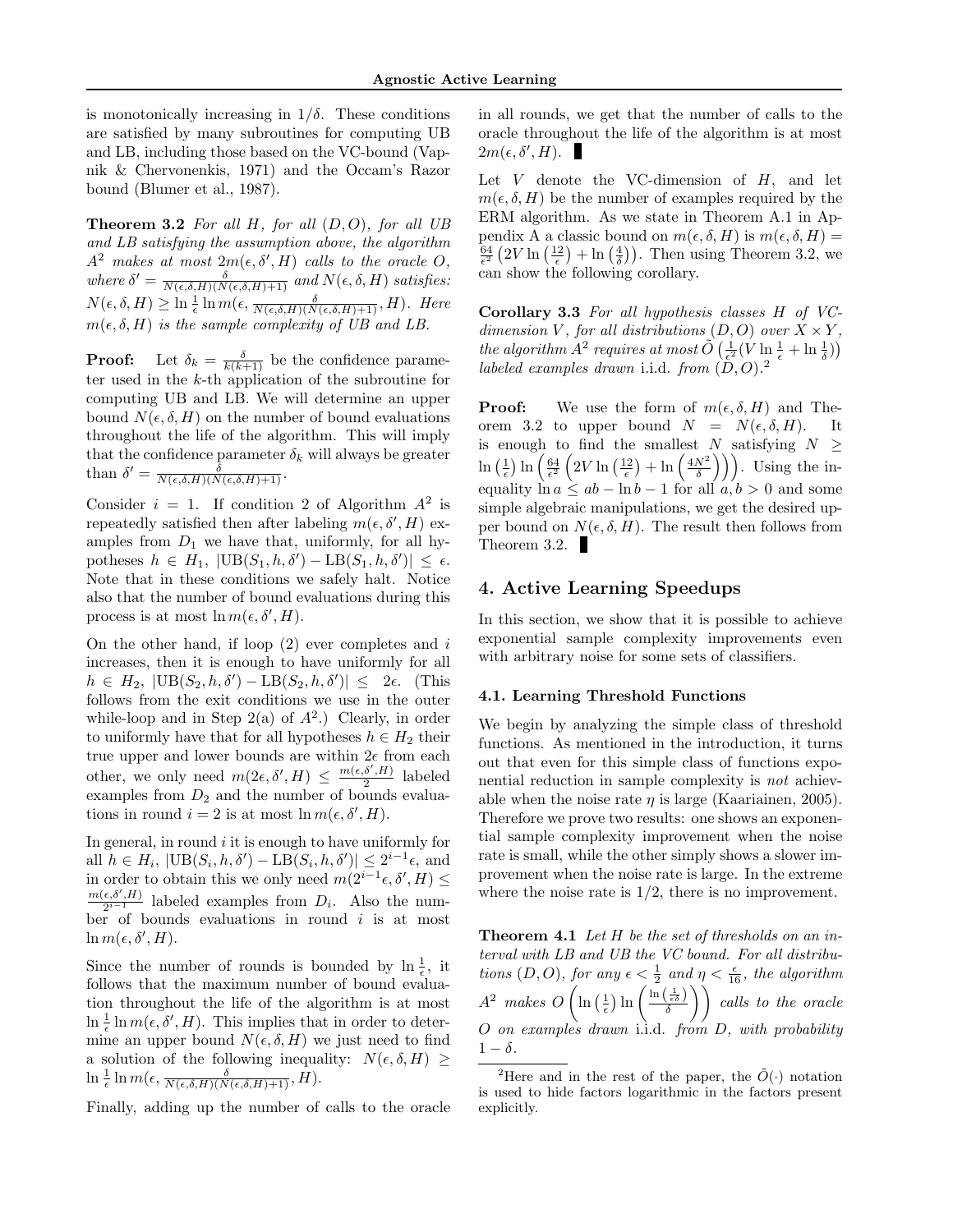Proof: Each execution of loop 2 decreases DISAGREE<sub>D</sub>( $H_i$ ) by at least a factor of 2, implying that the number of executions is bounded by  $\log \frac{1}{\epsilon}$ . Consequently, we are done if only  $O\left(\ln \frac{1}{\delta'}\right)$  labeled samples are required per loop.<sup>3</sup>

Let  $h^*$  be any minimum error rate hypothesis. For  $h_1, h_2 \in H_i$ , let  $d_i(h_1, h_2)$  be the probability that  $h_1$  and  $h_2$  predict differently on a random example drawn according to  $D_i$ , i.e.,  $d_i(h_1, h_2)$  =  $\mathbf{Pr}_{x \sim D_i}(h_1(x) \neq h_2(x)).$ 

Consider  $i \geq 1$ . Let  $[lower_i, upper_i]$  be the support of  $D_i$ . Note that for any hypothesis  $h \in H_i$ we have  $\text{err}_{D_i,O}(h) \geq d_i(h,h^*) - \text{err}_{D_i,O}(h^*)$ . We also clearly have  $\text{err}_{D_i,O}(h^*) \leq \eta/Z_i$ , where  $Z_i =$  $\mathbf{Pr}_{x \sim D}(x \in [lower_i, upper_i]).$  (So  $Z_i$  is a shorthand for DISAGREE<sub>D</sub> $(H_i)$ .)

Now notice that at least a  $\frac{1}{2}$ -fraction (measured with respect to  $D_i$ ) of thresholds in  $H_i$  satisfy  $d_i(h, h^*) \geq \frac{1}{4}$ , and these thresholds are located at the "ends" of the interval  $[lower_i, upper_i]$ . Formally, assume first that both  $d_i(h^*, lower_i) \geq \frac{1}{4}$  and  $d_i(h^*,upper_i) \geq \frac{1}{4}$ , then let  $l_i$  and  $u_i$  be the hypotheses to the left and to the right of  $h^*$ , respectively, that satisfy  $d_i(h^*, l_i) = \frac{1}{4}$ and  $d_i(h^*, u_i) = \frac{1}{4}$ . We clearly have that all  $h \in$  $[lower_i, l_i] \cup [u_i, upper_i]$  satisfy  $d_i(h^*, h) \geq \frac{1}{4}$  and moreover  $\mathbf{Pr}_{x \sim D_i}(x \in [lower_i, l_i] \cup [u_i, upper_i]) \geq \frac{1}{2}$ . Now assume without loss of generality that  $d_i(h^*, lower_i) \leq$  $\frac{1}{4}$ . Let  $u_i$  be the hypothesis to the right of  $h^*$  with  $d_i(h, upper_i) = \frac{1}{2}$ . Then we clearly have that all  $h \in [u_i, upper_i]$  satisfy  $d_i(h^*, h) \geq \frac{1}{4}$  and moreover  $\mathbf{Pr}_{x \sim D_i}(x \in [u_i, upper_i]) \geq \frac{1}{2}.$ 

Using the VC bound, we get that with probability  $1-\delta'$ if

$$
|S_i| = O\left(\frac{\ln \frac{1}{\delta'}}{\left(\frac{1}{8} - \frac{\eta}{Z_i}\right)^2}\right),\,
$$

then uniformly for all hypotheses  $h \in H_i$ , we have  $|\text{UB}(S_i, h, \delta) - \text{LB}(S_i, h, \delta)| \leq \frac{1}{8} - \frac{\eta}{Z_i}.$ 

Consider a hypothesis  $h \in H_i$  with  $d_i(h, h^*) \geq \frac{1}{4}$ . For any such h we have  $err_{D_i,O}(h) \geq d_i(h,h^*)$  –  $\text{err}_{D_i,O}(h^*) \geq \frac{1}{4} - \frac{\eta}{Z_i}$ , and so  $\text{LB}(S_i, h, \delta) \geq \frac{1}{4} - \frac{\eta}{Z_i}$  $\left(\frac{1}{8} - \frac{\eta}{Z_i}\right) = \frac{1}{8}$ . On the other hand,  $\operatorname{err}_{D_i,O}(h^*) \leq \frac{\eta}{Z_i}$ , and so  $UB(S_i, h^*, \delta) \leq \frac{\eta}{Z_i} + \frac{1}{8} - \frac{\eta}{Z_i} = \frac{1}{8}$ . Thus  $A^2$  eliminates all  $h \in H_i$  with  $d_i(h, h^*) \geq \frac{1}{4}$ . But that means we have  $\text{DISAGREE}_D(H_i') \leq \frac{1}{2} \text{DISAGREE}_D(H_i)$ , terminating round  $i$ .<sup>4</sup>

Finally notice that  $A^2$  makes  $O\left(\ln\left(\frac{1}{\delta'}\right)\ln\left(\frac{1}{\epsilon}\right)\right)$  calls to the oracle, where  $\delta' = \frac{\delta}{N^2(\epsilon, \delta, H)}$  and  $N(\epsilon, \delta, H)$ is an upper bound on the number of bound evaluations throughout the life of the algorithm. We clearly have that the number of bound evaluations required in round  $i$  is  $O$  $\left(\frac{\ln \frac{1}{\delta'}}{\left(\frac{1}{8} - \frac{\eta}{Z_i}\right)^2}\right)$  $\setminus$ . This implies that the number of bound evaluations throughout the life of the algorithm  $N(\epsilon, \delta, H)$  should satisfy  $c\ln\left(\frac{N^2(\epsilon,\delta,H)}{\delta}\right)$  $\left(\frac{\epsilon}{\delta},\frac{\delta}{H}\right)$  ln  $\left(\frac{1}{\epsilon}\right) \leq N(\epsilon,\delta,H)$ , for some constant c. Solving this inequality, we get the desired result.

Theorem 4.2 Let H be the set of thresholds on an interval with LB and UB the VC bound. Suppose that  $\epsilon < \frac{1}{2}$  and  $\eta > \epsilon$ . For all D, with probability  $1 - \delta$ , the algorithm  $A^2$  will require at most  $\tilde{O}\left(\frac{\eta^2 \ln \frac{1}{\delta}}{\epsilon^2}\right)$  labeled samples.

Proof Sketch: The proof is similar to the previous proof. Theorem 4.1 implies that loop (2) will complete  $\log \frac{1}{\eta} - 4$  times. At this point, the noise becomes sufficient so that the algorithm may only halt via the return step in loop (2). In this case, we have DISAGREE<sub>D</sub> $(H) = \Theta(\eta)$  implying that the number of samples required is  $\tilde{O}\left(\frac{\eta^2 \ln \frac{1}{\delta}}{\epsilon^2}\right)$ .

Note that Theorem 4.2 asymptotically matches a lower bound of Kaariainen (Kaariainen, 2005).

## 4.2. Linear Separators under the Uniform Distribution

A commonly analyzed case for which active learning is known to give exponential savings in the number of labeled examples is when the data is drawn uniformly from the unit sphere in  $\mathbb{R}^d$ , and the labels are consistent with a linear separator going through the origin. We show that  $A^2$  also gives exponential savings in this case, in the presence of noise.

Let  $X = \{x \in \mathbb{R}^d : ||x|| = 1\}$ , the unit sphere in  $\mathbb{R}^d$ . Assume that D is uniform over X, and let H be the class of linear separators through the origin. Any  $h \in H$  is a homogeneous hyperplane represented by a unit vector  $w \in X$  with the classification rule  $h(x) = sign(w \cdot x)$ . The distance between two hypotheses  $u$  and  $v$  in  $H$  with respect to a distribution  $D$  (i.e., the probability that they predict differently on a random example drawn from D) is given by  $d_D(u, v) =$ 

<sup>&</sup>lt;sup>3</sup>Notice that the difference  $(\min_{h \in H_i} \text{UB}(S_i, h, D_i, O) \min_{h \in H_i} \text{LB}(S_i, h, D_i, O))$  appearing in Step 2(a) is always constant.

<sup>&</sup>lt;sup>4</sup>The assumption in the theorem statement can clearly be weakened to  $\eta < \frac{\epsilon}{(8+\Delta)\sqrt{d}}$  for any constant  $\Delta > 0$ .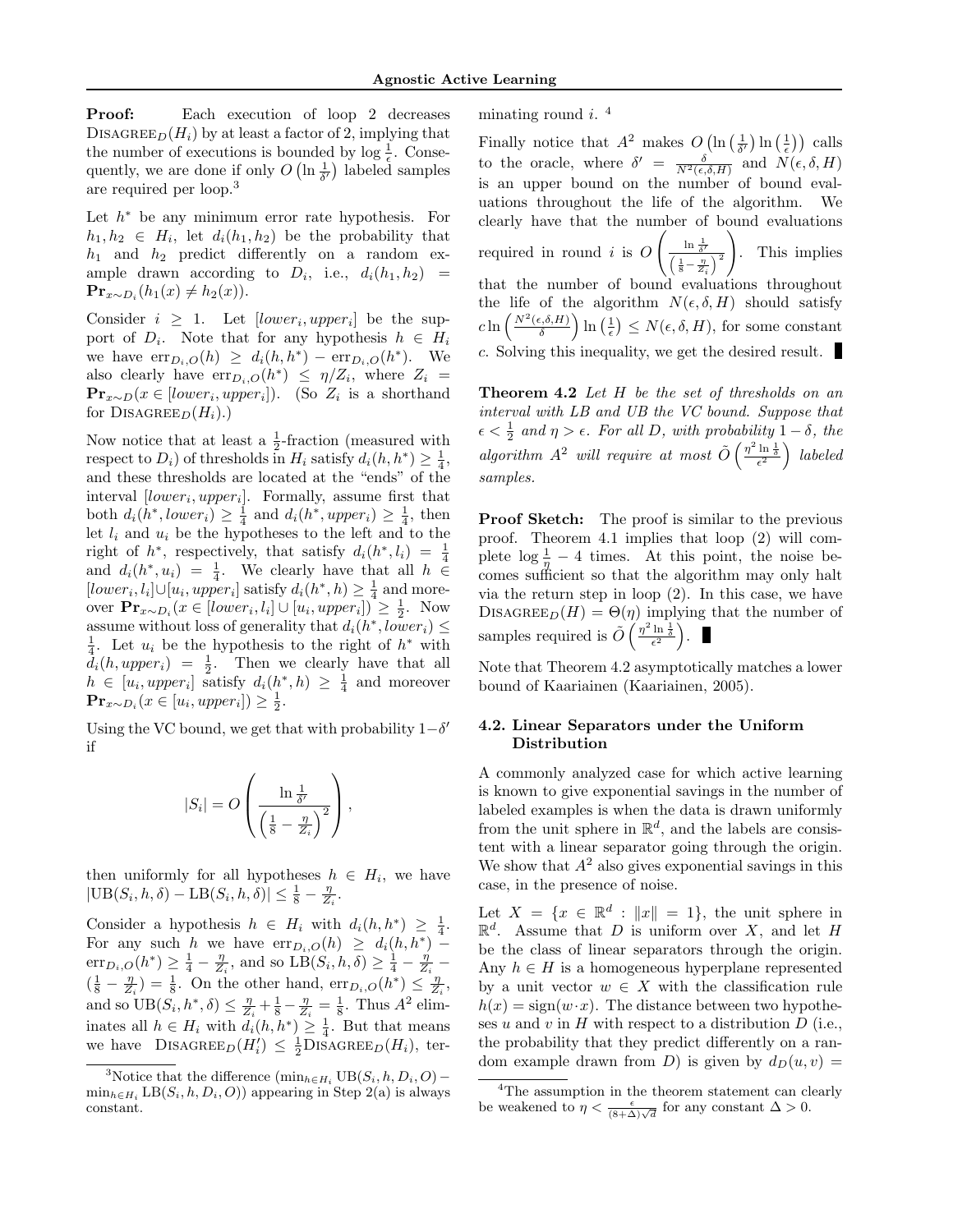$\frac{\arccos(u \cdot v)}{\pi}$ . Finally, let  $\theta(u, v) = \arccos(u \cdot v)$ . Thus  $d_D(u, v) = \frac{\theta(u, v)}{\pi}.$ 

**Theorem 4.3** Let  $X$ ,  $H$ , and  $D$  be as defined above, and let LB and UB be the VC bound. Then for any  $0 < \epsilon < \frac{1}{2}$ ,  $0 < \eta < \frac{\epsilon}{16\sqrt{d}}$ , and  $\delta > 0$ , with probability  $1 - \delta$ ,  $A^2$  requires

$$
O\left(d\left(d\ln d+\ln\frac{1}{\delta'}\right)\ln\frac{1}{\epsilon}\right)
$$

calls to the labeling oracle, where  $\delta' = \frac{\delta}{N^2(\epsilon,\delta,H)}$  and  $N(\epsilon, \delta, H) = O\left(\ln \frac{1}{\epsilon} \left(d^2 \ln d + \ln \frac{d \ln \frac{1}{\epsilon}}{\delta}\right)\right).$ 

**Proof:** Let  $w^* \in H$  be a hypothesis with the minimum error rate  $\eta$ . Denote the region of uncertainty in round *i* by  $R_i$ . Thus  $\mathbf{Pr}_{x \sim D}[x \in R_i]$  = DISAGREE<sub>D</sub> $(H_i)$ .

Consider round *i* of  $A^2$ . Initially  $i = 1$ , corresponding to  $H_i = H$ ,  $D_i = D$ , and DISAGREE<sub>D</sub> $(H_i) = 1$ .

Theorem A.1 says that it suffices to query the oracle on a set S of  $O(d^2 \ln d + d \ln \frac{1}{\delta'})$  examples from  $D_i$  to guarantee, with probability  $1-\delta'$ , that for all  $w \in H_i$ ,

$$
|\mathrm{err}_{D_i,O}(w) - \widehat{\mathrm{err}}_{D_i,O}(w)| < \frac{1}{2} \left( \frac{1}{8\sqrt{d}} - \frac{\eta}{r_i} \right),
$$

where  $r_i$  is a shorthand for DISAGREE<sub>D</sub> $(H_i)$ . (By assumption,  $\eta < \frac{\epsilon}{16\sqrt{d}}$ . We also have DISAGREE<sub>D</sub>( $H_i$ )  $\ge$  $\epsilon$ . Thus the precision above is at least  $\frac{1}{16\sqrt{d}}$ .)<sup>5</sup> This implies that  $UB(S, w, \delta') - err_{D_i,O}(w) < \frac{1}{8N}$  $\frac{1}{8\sqrt{d}} - \frac{\eta}{r_i}$ , and  $\mathrm{err}_{D_i,O}(w) - \mathrm{LB}(S,w,\delta') < \frac{1}{8\sqrt{3}}$  $\frac{1}{8\sqrt{d}} - \frac{\eta}{r_i}$ . Consider any  $w \in H_i$  with  $d_{D_i}(w, w^*) \geq \frac{1}{4\sqrt{n}}$  $\frac{1}{4\sqrt{d}}$ . For any such w, we have  $\text{err}_{D_i,O}(w) \geq \frac{1}{4N}$  $\frac{1}{4\sqrt{d}} - \frac{\eta}{r_i}$ , and so

$$
LB(S, w, \delta') > \frac{1}{4\sqrt{d}} - \frac{\eta}{r_i} - \frac{1}{8\sqrt{d}} + \frac{\eta}{r_i} = \frac{1}{8\sqrt{d}}.
$$

But we also know that  $err_{D_i,O}(w^*) = \frac{\eta}{r_i}$ , and thus  $UB(S, w^*, \delta') < \frac{\eta}{r_i} + \frac{1}{8\sqrt{r_i}}$  $\frac{1}{8\sqrt{d}} - \frac{\eta}{r_i} = \frac{1}{8\sqrt{d}}$  $\frac{1}{8\sqrt{d}}$ , so  $A^2$  will eliminate w in step  $2(c)(iii)$ .

Thus round i eliminates all hypotheses  $w \in H_i$  with  $d_{D_i}(w, w^*) \geq \frac{1}{4N}$  $\frac{1}{4\sqrt{d}}$ . Since all hypotheses in  $H_i$  agree on every  $x \notin R_i$ , we have

$$
d_{D_i}(w, w^*) = \frac{1}{r_i} d_D(w, w^*) = \frac{\theta(w, w^*)}{\pi r_i}.
$$

Thus round i eliminates all hypotheses  $w \in H_i$  with  $\theta(w, w^*) \geq \frac{\pi r_i}{4}$  $\frac{\pi r_i}{4\sqrt{d}}$ . But since  $2\theta/\pi \le \sin \theta$ , for  $\theta \in (0, \frac{\pi}{2}],$ it certainly eliminates all w with  $\sin \theta(w, w^*) \geq \frac{r_i}{2}$  $rac{r_i}{2\sqrt{d}}$ .

Consider any  $x \in R_{i+1}$  and the value  $|w^* \cdot x|$  =  $\cos \theta(w^*, x)$ . There must exist a hypothesis  $w \in H_{i+1}$ that disagrees with  $w^*$  on  $x$ ; otherwise x would not be in  $R_{i+1}$ . But then we must have  $\cos \theta(w^*, x) \leq$  $\cos(\frac{\pi}{2} - \theta(w, w^*)) = \sin \theta(w, w^*) < \frac{r_i}{2\sqrt{2}}$  $\frac{r_i}{2\sqrt{d}}$ , where the last inequality is due to the fact that  $A^2$  eliminated all w with  $\sin \theta(w, w^*) \geq \frac{r_i}{2}$  $\frac{r_i}{2\sqrt{d}}$ . Thus any  $x \in R_{i+1}$  must satisfy  $|w^* \cdot x| < \frac{r_i}{2}$  $rac{r_i}{2\sqrt{d}}$ .

Using the fact that  $\mathbf{Pr}(A | B) = \frac{\mathbf{Pr}(AB)}{\mathbf{Pr}(B)} \leq \frac{\mathbf{Pr}(A)}{\mathbf{Pr}(B)}$  $\frac{\mathbf{Pr}(A)}{\mathbf{Pr}(B)}$  for any  $A$  and  $B$ , we can write

$$
\begin{aligned} \mathbf{Pr}_{x \sim D_i} \left[ x \in R_{i+1} \right] &\leq \mathbf{Pr}_{x \sim D_i} \left[ |w \cdot x| \leq \frac{r_i}{2\sqrt{d}} \right] \\ &\leq \frac{\mathbf{Pr}_{x \sim D} \left[ |w \cdot x| \leq \frac{r_i}{2\sqrt{d}} \right]}{\mathbf{Pr}_{x \sim D} [x \in R_i]} \leq \frac{r_i}{2r_i} = \frac{1}{2}, \end{aligned}
$$

where the second inequality follows from Lemma A.2. Thus DISAGREE<sub>D</sub> $(H_{i+1}) \leq \frac{1}{2}$ DISAGREE<sub>D</sub> $(H_i)$ , as desired.



Figure 4.1. The region of uncertainty after the first iteration (schematic).

To finish the argument, it suffices to notice that since every round cuts  $\text{DISAGREE}_D(H_i)$  at least in half, the total number of rounds is bounded by  $\log \frac{1}{\epsilon}$ . Notice also that  $A^2$  makes  $O(d^2 \ln d + d \ln \frac{1}{\delta'}) \ln (\frac{1}{\epsilon})$  calls to the oracle, where  $\delta' = \frac{\delta}{N^2(\epsilon, \delta, H)}$  and  $N(\epsilon, \delta, H)$ is an upper bound on the number of bound evaluations throughout the life of the algorithm. We clearly have that the number of bound evaluations required in round *i* is  $O(d^2 \ln d + d \ln \frac{1}{\delta'})$ . This implies that the number of bound evaluations throughout the life of the algorithm  $N(\epsilon, \delta, H)$  should satisfy  $c\left(d^2\ln d + d\ln\left(\frac{N^2(\epsilon,\delta,H)}{\delta}\right)\right)$  $\left(\frac{\delta_{\varepsilon},\delta,H)}{\delta}\right)\Big)\ln\left(\frac{1}{\epsilon}\right) \ \leq \ N(\epsilon,\delta,H)$ for some constant  $c$ . Solving this inequality, we get the desired result.

<sup>&</sup>lt;sup>5</sup>The assumption in the theorem statement can clearly be weakened to  $\eta < \frac{\epsilon}{(8+\Delta)\sqrt{d}}$  for any constant  $\Delta > 0$ .